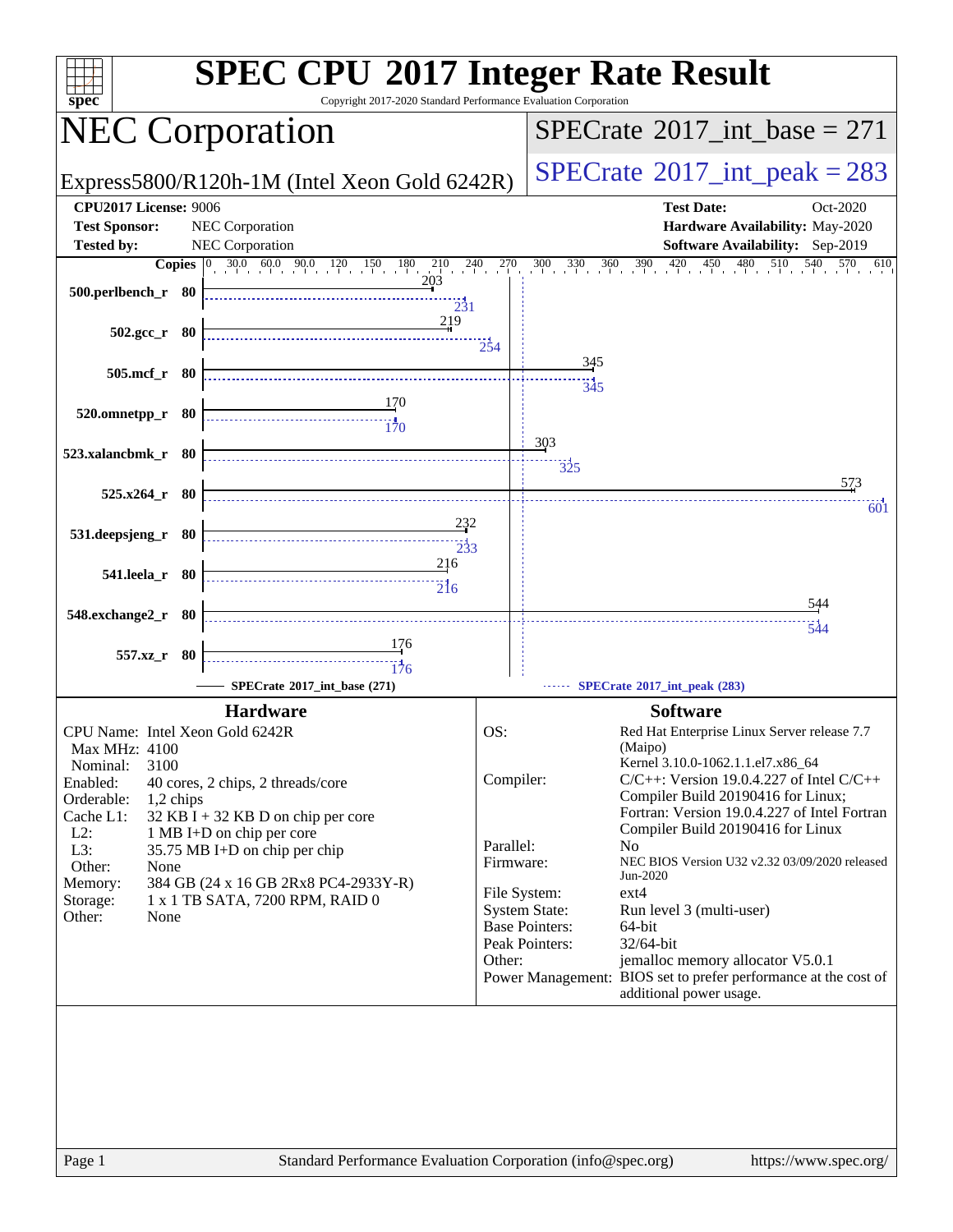

Copyright 2017-2020 Standard Performance Evaluation Corporation

## NEC Corporation

Express5800/R120h-1M (Intel Xeon Gold 6242R)  $\left|$  [SPECrate](http://www.spec.org/auto/cpu2017/Docs/result-fields.html#SPECrate2017intpeak)<sup>®</sup>[2017\\_int\\_peak = 2](http://www.spec.org/auto/cpu2017/Docs/result-fields.html#SPECrate2017intpeak)83

 $SPECTate$ <sup>®</sup>[2017\\_int\\_base =](http://www.spec.org/auto/cpu2017/Docs/result-fields.html#SPECrate2017intbase) 271

**[CPU2017 License:](http://www.spec.org/auto/cpu2017/Docs/result-fields.html#CPU2017License)** 9006 **[Test Date:](http://www.spec.org/auto/cpu2017/Docs/result-fields.html#TestDate)** Oct-2020 **[Test Sponsor:](http://www.spec.org/auto/cpu2017/Docs/result-fields.html#TestSponsor)** NEC Corporation **[Hardware Availability:](http://www.spec.org/auto/cpu2017/Docs/result-fields.html#HardwareAvailability)** May-2020 **[Tested by:](http://www.spec.org/auto/cpu2017/Docs/result-fields.html#Testedby)** NEC Corporation **[Software Availability:](http://www.spec.org/auto/cpu2017/Docs/result-fields.html#SoftwareAvailability)** Sep-2019

#### **[Results Table](http://www.spec.org/auto/cpu2017/Docs/result-fields.html#ResultsTable)**

|                                                                     | <b>Base</b>                              |                |       |                |       |                |       |               | <b>Peak</b>    |              |                |              |                |              |
|---------------------------------------------------------------------|------------------------------------------|----------------|-------|----------------|-------|----------------|-------|---------------|----------------|--------------|----------------|--------------|----------------|--------------|
| <b>Benchmark</b>                                                    | <b>Copies</b>                            | <b>Seconds</b> | Ratio | <b>Seconds</b> | Ratio | <b>Seconds</b> | Ratio | <b>Copies</b> | <b>Seconds</b> | <b>Ratio</b> | <b>Seconds</b> | <b>Ratio</b> | <b>Seconds</b> | <b>Ratio</b> |
| 500.perlbench_r                                                     | 80                                       | 627            | 203   | 630            | 202   | 628            | 203   | 80            | 551            | 231          | 550            | 232          | 550            | 231          |
| $502.\text{gcc}_{r}$                                                | 80                                       | 523            | 217   | 516            | 220   | 517            | 219   | 80            | 446            | 254          | 446            | 254          | 447            | 254          |
| $505$ .mcf r                                                        | 80                                       | 374            | 345   | 375            | 345   | 375            | 345   | 80            | 375            | 345          | 374            | 345          | 374            | 346          |
| 520.omnetpp_r                                                       | 80                                       | 616            | 170   | 618            | 170   | 616            | 170   | 80            | 619            | 170          | 617            | <b>170</b>   | 615            | 171          |
| 523.xalancbmk_r                                                     | 80                                       | 279            | 303   | 280            | 302   | 279            | 303   | 80            | 260            | 325          | 260            | 325          | 260            | 325          |
| 525.x264 r                                                          | 80                                       | 244            | 573   | 244            | 573   | 243            | 576   | 80            | 233            | 601          | 233            | 601          | 233            | 602          |
| 531.deepsjeng_r                                                     | 80                                       | 393            | 233   | 394            | 232   | 395            | 232   | 80            | 393            | 233          | 393            | 233          | 393            | 233          |
| 541.leela r                                                         | 80                                       | 613            | 216   | 613            | 216   | 613            | 216   | 80            | 613            | 216          | 613            | 216          | 612            | 216          |
| 548.exchange2_r                                                     | 80                                       | 385            | 544   | 385            | 544   | 385            | 544   | 80            | 385            | 544          | <u>385</u>     | 544          | 385            | 545          |
| 557.xz                                                              | 80                                       | 492            | 175   | 492            | 176   | 492            | 176   | 80            | 492            | 176          | 492            | 175          | 492            | 176          |
|                                                                     | $SPECrate^{\circ}2017$ int base =<br>271 |                |       |                |       |                |       |               |                |              |                |              |                |              |
| $\mathbb{C}\mathbb{D}\Gamma\Gamma_{\text{rot}}\sim 2017$ int nook – |                                          |                | 202   |                |       |                |       |               |                |              |                |              |                |              |

**[SPECrate](http://www.spec.org/auto/cpu2017/Docs/result-fields.html#SPECrate2017intpeak)[2017\\_int\\_peak =](http://www.spec.org/auto/cpu2017/Docs/result-fields.html#SPECrate2017intpeak) 283**

Results appear in the [order in which they were run](http://www.spec.org/auto/cpu2017/Docs/result-fields.html#RunOrder). Bold underlined text [indicates a median measurement](http://www.spec.org/auto/cpu2017/Docs/result-fields.html#Median).

#### **[Submit Notes](http://www.spec.org/auto/cpu2017/Docs/result-fields.html#SubmitNotes)**

 The numactl mechanism was used to bind copies to processors. The config file option 'submit' was used to generate numactl commands to bind each copy to a specific processor. For details, please see the config file.

### **[Operating System Notes](http://www.spec.org/auto/cpu2017/Docs/result-fields.html#OperatingSystemNotes)**

Stack size set to unlimited using "ulimit -s unlimited"

#### **[Environment Variables Notes](http://www.spec.org/auto/cpu2017/Docs/result-fields.html#EnvironmentVariablesNotes)**

Environment variables set by runcpu before the start of the run: LD\_LIBRARY\_PATH =

 "/home/cpu2017/lib/intel64:/home/cpu2017/lib/ia32:/home/cpu2017/je5.0.1- 32"

#### **[General Notes](http://www.spec.org/auto/cpu2017/Docs/result-fields.html#GeneralNotes)**

 Binaries compiled on a system with 1x Intel Core i9-7900X CPU + 32GB RAM memory using Redhat Enterprise Linux 7.5 Transparent Huge Pages enabled by default Prior to runcpu invocation Filesystem page cache synced and cleared with: sync; echo 3 > /proc/sys/vm/drop\_caches runcpu command invoked through numactl i.e.:

**(Continued on next page)**

| Page 2 | Standard Performance Evaluation Corporation (info@spec.org) | https://www.spec.org/ |
|--------|-------------------------------------------------------------|-----------------------|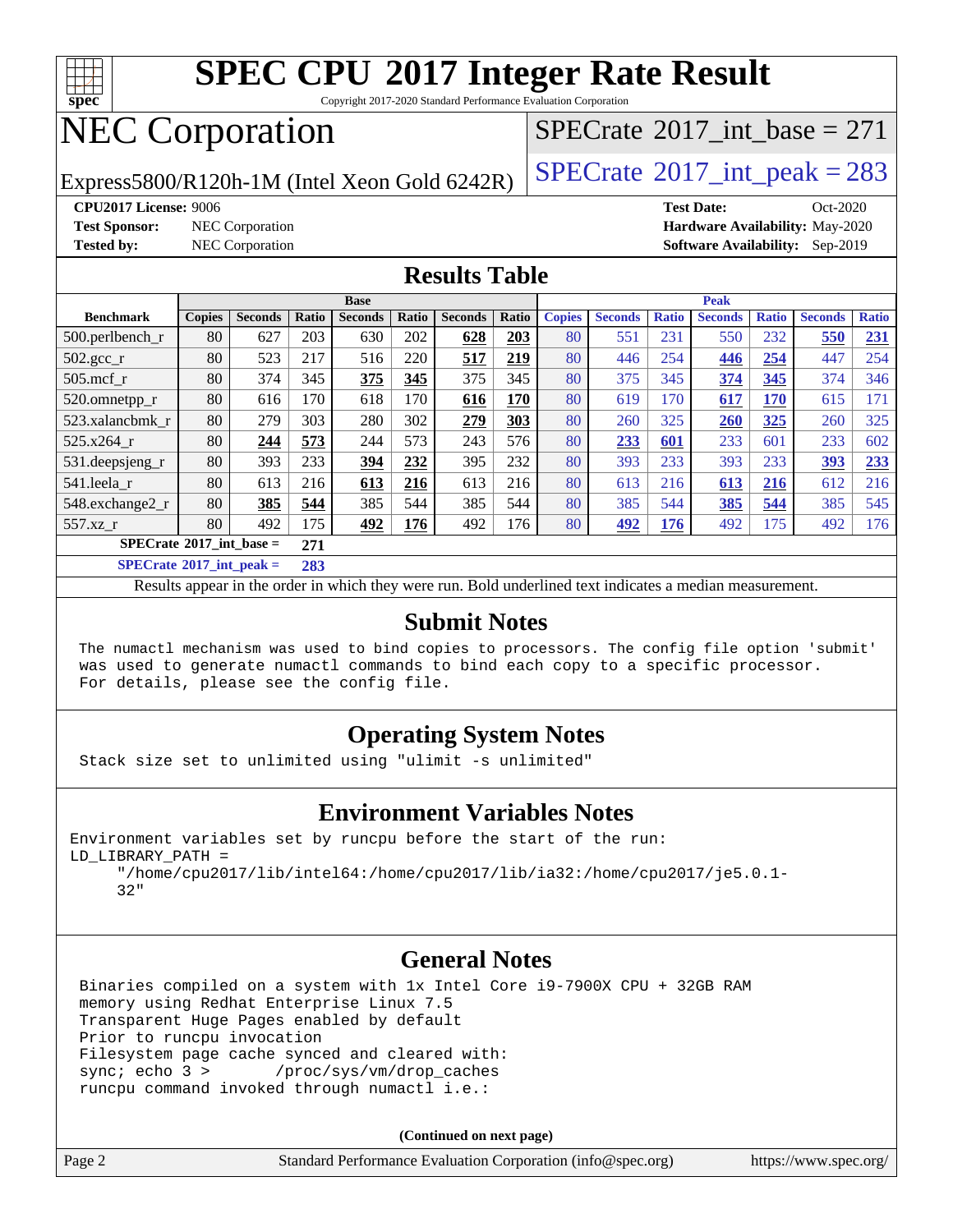

Copyright 2017-2020 Standard Performance Evaluation Corporation

### NEC Corporation

 $SPECTate$ <sup>®</sup>[2017\\_int\\_base =](http://www.spec.org/auto/cpu2017/Docs/result-fields.html#SPECrate2017intbase) 271

Express5800/R120h-1M (Intel Xeon Gold 6242R)  $\left|$  [SPECrate](http://www.spec.org/auto/cpu2017/Docs/result-fields.html#SPECrate2017intpeak)<sup>®</sup>[2017\\_int\\_peak = 2](http://www.spec.org/auto/cpu2017/Docs/result-fields.html#SPECrate2017intpeak)83

**[Test Sponsor:](http://www.spec.org/auto/cpu2017/Docs/result-fields.html#TestSponsor)** NEC Corporation **[Hardware Availability:](http://www.spec.org/auto/cpu2017/Docs/result-fields.html#HardwareAvailability)** May-2020

**[CPU2017 License:](http://www.spec.org/auto/cpu2017/Docs/result-fields.html#CPU2017License)** 9006 **[Test Date:](http://www.spec.org/auto/cpu2017/Docs/result-fields.html#TestDate)** Oct-2020 **[Tested by:](http://www.spec.org/auto/cpu2017/Docs/result-fields.html#Testedby)** NEC Corporation **[Software Availability:](http://www.spec.org/auto/cpu2017/Docs/result-fields.html#SoftwareAvailability)** Sep-2019

#### **[General Notes \(Continued\)](http://www.spec.org/auto/cpu2017/Docs/result-fields.html#GeneralNotes)**

numactl --interleave=all runcpu <etc>

 NA: The test sponsor attests, as of date of publication, that CVE-2017-5754 (Meltdown) is mitigated in the system as tested and documented. Yes: The test sponsor attests, as of date of publication, that CVE-2017-5753 (Spectre variant 1) is mitigated in the system as tested and documented. Yes: The test sponsor attests, as of date of publication, that CVE-2017-5715 (Spectre variant 2) is mitigated in the system as tested and documented.

 jemalloc, a general purpose malloc implementation built with the RedHat Enterprise 7.5, and the system compiler gcc 4.8.5 sources available from jemalloc.net or<https://github.com/jemalloc/jemalloc/releases>

### **[Platform Notes](http://www.spec.org/auto/cpu2017/Docs/result-fields.html#PlatformNotes)**

 BIOS Settings: Thermal Configuration: Maximum Cooling Workload Profile: General Throughput Compute Memory Patrol Scrubbing: Disabled LLC Dead Line Allocation: Disabled LLC Prefetch: Enabled Enhanced Processor Performance: Enabled Sysinfo program /home/cpu2017/bin/sysinfo Rev: r6365 of 2019-08-21 295195f888a3d7edb1e6e46a485a0011 running on r120h1m Fri Oct 23 08:54:00 2020 SUT (System Under Test) info as seen by some common utilities. For more information on this section, see <https://www.spec.org/cpu2017/Docs/config.html#sysinfo> From /proc/cpuinfo model name : Intel(R) Xeon(R) Gold 6242R CPU @ 3.10GHz 2 "physical id"s (chips) 80 "processors" cores, siblings (Caution: counting these is hw and system dependent. The following excerpts from /proc/cpuinfo might not be reliable. Use with caution.) cpu cores : 20 siblings : 40 physical 0: cores 0 1 2 3 4 5 8 9 10 11 12 13 16 17 18 19 21 27 28 physical 1: cores 1 2 3 10 12 13 16 17 18 19 20 21 24 25 26 27 28 29 From lscpu: Architecture: x86\_64 CPU op-mode(s): 32-bit, 64-bit Byte Order: Little Endian **(Continued on next page)**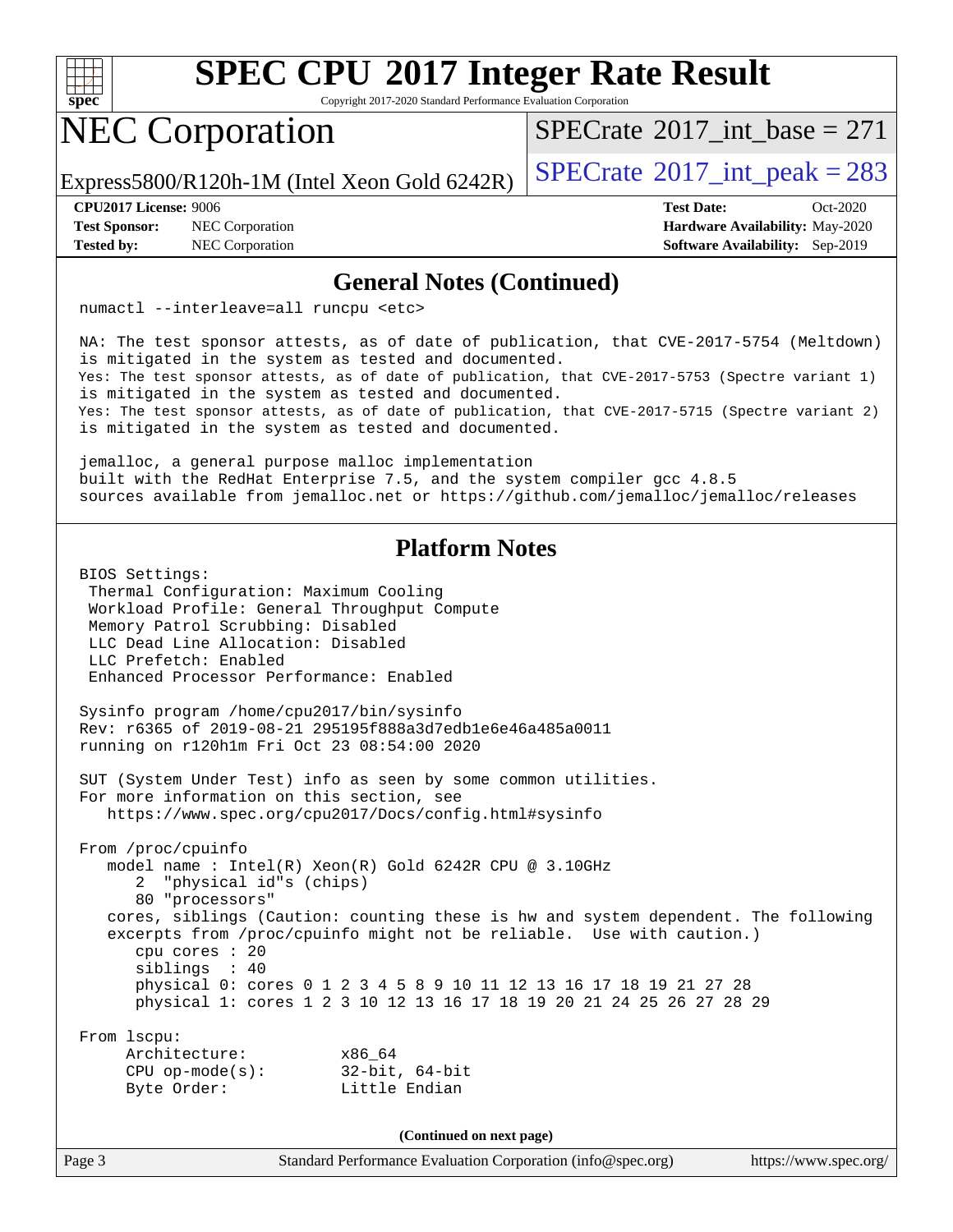

Copyright 2017-2020 Standard Performance Evaluation Corporation

## NEC Corporation

 $SPECrate$ <sup>®</sup>[2017\\_int\\_base =](http://www.spec.org/auto/cpu2017/Docs/result-fields.html#SPECrate2017intbase) 271

Express5800/R120h-1M (Intel Xeon Gold 6242R)  $\left|$  [SPECrate](http://www.spec.org/auto/cpu2017/Docs/result-fields.html#SPECrate2017intpeak)<sup>®</sup>[2017\\_int\\_peak = 2](http://www.spec.org/auto/cpu2017/Docs/result-fields.html#SPECrate2017intpeak)83

**[Test Sponsor:](http://www.spec.org/auto/cpu2017/Docs/result-fields.html#TestSponsor)** NEC Corporation **[Hardware Availability:](http://www.spec.org/auto/cpu2017/Docs/result-fields.html#HardwareAvailability)** May-2020 **[Tested by:](http://www.spec.org/auto/cpu2017/Docs/result-fields.html#Testedby)** NEC Corporation **[Software Availability:](http://www.spec.org/auto/cpu2017/Docs/result-fields.html#SoftwareAvailability)** Sep-2019

**[CPU2017 License:](http://www.spec.org/auto/cpu2017/Docs/result-fields.html#CPU2017License)** 9006 **[Test Date:](http://www.spec.org/auto/cpu2017/Docs/result-fields.html#TestDate)** Oct-2020

#### **[Platform Notes \(Continued\)](http://www.spec.org/auto/cpu2017/Docs/result-fields.html#PlatformNotes)**

| CPU(s):                     | 80                                                                                   |
|-----------------------------|--------------------------------------------------------------------------------------|
| On-line $CPU(s)$ list:      | $0 - 79$                                                                             |
| Thread(s) per core:         | 2                                                                                    |
| $Core(s)$ per socket:       | 20                                                                                   |
| Socket(s):                  | $\overline{2}$                                                                       |
| NUMA $node(s):$             | 4                                                                                    |
| Vendor ID:                  | GenuineIntel                                                                         |
| CPU family:                 | 6                                                                                    |
| Model:                      | 85                                                                                   |
| Model name:                 | $Intel(R)$ Xeon $(R)$ Gold 6242R CPU @ 3.10GHz                                       |
| Stepping:                   | 7                                                                                    |
| CPU MHz:                    | 3100.000                                                                             |
| BogoMIPS:                   | 6200.00                                                                              |
| Virtualization:             | $VT - x$                                                                             |
| $L1d$ cache:                | 32K                                                                                  |
| Lli cache:                  | 32K                                                                                  |
| $L2$ cache:                 | 1024K                                                                                |
| $L3$ cache:                 | 36608K                                                                               |
| NUMA node0 CPU(s):          | $0 - 9, 40 - 49$                                                                     |
| NUMA nodel $CPU(s):$        | $10 - 19, 50 - 59$                                                                   |
| NUMA $node2$ $CPU(s)$ :     | $20 - 29,60 - 69$                                                                    |
| NUMA $node3$ $CPU(s):$      | $30 - 39, 70 - 79$                                                                   |
| Flags:                      | fpu vme de pse tsc msr pae mce cx8 apic sep mtrr pge mca cmov                        |
|                             | pat pse36 clflush dts acpi mmx fxsr sse sse2 ss ht tm pbe syscall nx pdpelgb rdtscp  |
|                             | lm constant_tsc art arch_perfmon pebs bts rep_good nopl xtopology nonstop_tsc        |
|                             | aperfmperf eagerfpu pni pclmulqdq dtes64 monitor ds_cpl vmx smx est tm2 ssse3 sdbg   |
|                             | fma cx16 xtpr pdcm pcid dca sse4_1 sse4_2 x2apic movbe popcnt tsc_deadline_timer aes |
|                             | xsave avx f16c rdrand lahf_lm abm 3dnowprefetch epb cat_13 cdp_13 invpcid_single     |
|                             | intel_ppin intel_pt ssbd mba ibrs ibpb stibp ibrs_enhanced tpr_shadow vnmi           |
|                             | flexpriority ept vpid fsgsbase tsc_adjust bmil hle avx2 smep bmi2 erms invpcid rtm   |
|                             | cqm mpx rdt_a avx512f avx512dq rdseed adx smap clflushopt clwb avx512cd avx512bw     |
|                             | avx512vl xsaveopt xsavec xgetbvl cqm_llc cqm_occup_llc cqm_mbm_total cqm_mbm_local   |
|                             | dtherm ida arat pln pts pku ospke avx512_vnni md_clear spec_ctrl intel_stibp         |
| flush_l1d arch_capabilities |                                                                                      |
|                             |                                                                                      |
| /proc/cpuinfo cache data    |                                                                                      |
| cache size : 36608 KB       |                                                                                      |
|                             |                                                                                      |
|                             | From numactl --hardware WARNING: a numactl 'node' might or might not correspond to a |
| physical chip.              |                                                                                      |
| $available: 4 nodes (0-3)$  |                                                                                      |
| node 0 size: 97960 MB       | node 0 cpus: 0 1 2 3 4 5 6 7 8 9 40 41 42 43 44 45 46 47 48 49                       |
| node 0 free: 95507 MB       |                                                                                      |
|                             | node 1 cpus: 10 11 12 13 14 15 16 17 18 19 50 51 52 53 54 55 56 57 58 59             |
| node 1 size: 98304 MB       |                                                                                      |
| node 1 free: 96003 MB       |                                                                                      |
|                             |                                                                                      |
|                             |                                                                                      |
|                             | (Continued on next page)                                                             |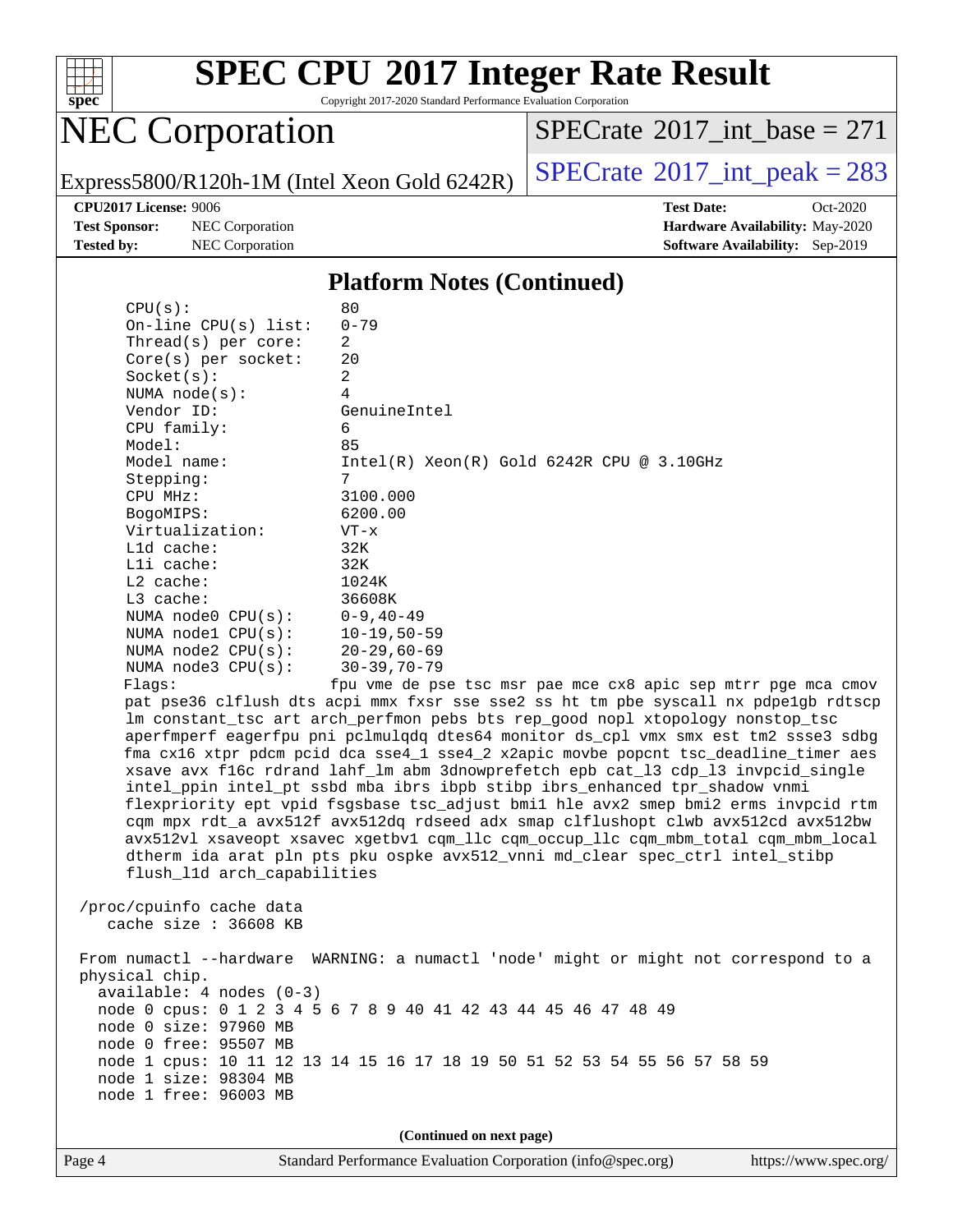

Copyright 2017-2020 Standard Performance Evaluation Corporation

### NEC Corporation

 $SPECTate$ <sup>®</sup>[2017\\_int\\_base =](http://www.spec.org/auto/cpu2017/Docs/result-fields.html#SPECrate2017intbase) 271

Express5800/R120h-1M (Intel Xeon Gold 6242R)  $\big|$  [SPECrate](http://www.spec.org/auto/cpu2017/Docs/result-fields.html#SPECrate2017intpeak)<sup>®</sup>[2017\\_int\\_peak = 2](http://www.spec.org/auto/cpu2017/Docs/result-fields.html#SPECrate2017intpeak)83

**[Test Sponsor:](http://www.spec.org/auto/cpu2017/Docs/result-fields.html#TestSponsor)** NEC Corporation **[Hardware Availability:](http://www.spec.org/auto/cpu2017/Docs/result-fields.html#HardwareAvailability)** May-2020 **[Tested by:](http://www.spec.org/auto/cpu2017/Docs/result-fields.html#Testedby)** NEC Corporation **[Software Availability:](http://www.spec.org/auto/cpu2017/Docs/result-fields.html#SoftwareAvailability)** Sep-2019

**[CPU2017 License:](http://www.spec.org/auto/cpu2017/Docs/result-fields.html#CPU2017License)** 9006 **[Test Date:](http://www.spec.org/auto/cpu2017/Docs/result-fields.html#TestDate)** Oct-2020

#### **[Platform Notes \(Continued\)](http://www.spec.org/auto/cpu2017/Docs/result-fields.html#PlatformNotes)**

 node 2 cpus: 20 21 22 23 24 25 26 27 28 29 60 61 62 63 64 65 66 67 68 69 node 2 size: 98304 MB node 2 free: 96008 MB node 3 cpus: 30 31 32 33 34 35 36 37 38 39 70 71 72 73 74 75 76 77 78 79 node 3 size: 98303 MB node 3 free: 95965 MB node distances: node 0 1 2 3 0: 10 21 21 21 1: 21 10 21 21 2: 21 21 10 21 3: 21 21 21 10 From /proc/meminfo MemTotal: 395916300 kB HugePages\_Total: 0 Hugepagesize: 2048 kB From /etc/\*release\* /etc/\*version\* os-release: NAME="Red Hat Enterprise Linux Server" VERSION="7.7 (Maipo)" ID="rhel" ID\_LIKE="fedora" VARIANT="Server" VARIANT\_ID="server" VERSION\_ID="7.7" PRETTY\_NAME="Red Hat Enterprise Linux Server 7.7 (Maipo)" redhat-release: Red Hat Enterprise Linux Server release 7.7 (Maipo) system-release: Red Hat Enterprise Linux Server release 7.7 (Maipo) system-release-cpe: cpe:/o:redhat:enterprise\_linux:7.7:ga:server uname -a: Linux r120h1m 3.10.0-1062.1.1.el7.x86\_64 #1 SMP Tue Aug 13 18:39:59 UTC 2019 x86\_64 x86\_64 x86\_64 GNU/Linux Kernel self-reported vulnerability status: CVE-2018-3620 (L1 Terminal Fault): Not affected Microarchitectural Data Sampling: CVE-2017-5754 (Meltdown): Not affected CVE-2018-3639 (Speculative Store Bypass): Mitigation: Speculative Store Bypass disabled via prctl and seccomp CVE-2017-5753 (Spectre variant 1): Mitigation: Load fences, usercopy/swapgs barriers and \_\_user pointer sanitization CVE-2017-5715 (Spectre variant 2): Mitigation: Full retpoline, IBPB

**(Continued on next page)**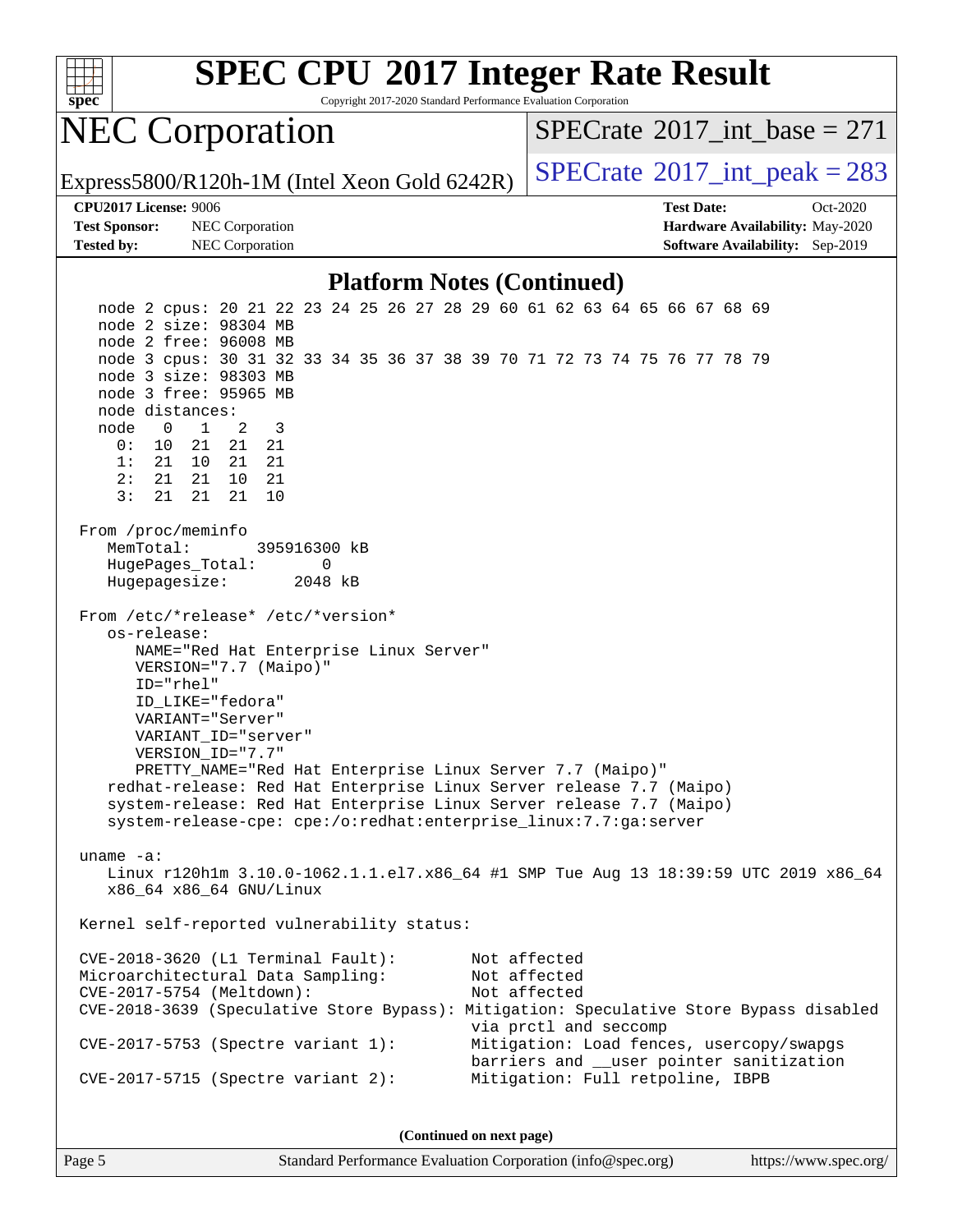| ч<br>æ<br>Ü.<br>L<br>× |  |  |  |  |  |
|------------------------|--|--|--|--|--|

Copyright 2017-2020 Standard Performance Evaluation Corporation

# NEC Corporation

 $SPECTate$ <sup>®</sup>[2017\\_int\\_base =](http://www.spec.org/auto/cpu2017/Docs/result-fields.html#SPECrate2017intbase) 271

Express5800/R120h-1M (Intel Xeon Gold 6242R)  $\left|$  [SPECrate](http://www.spec.org/auto/cpu2017/Docs/result-fields.html#SPECrate2017intpeak)<sup>®</sup>[2017\\_int\\_peak = 2](http://www.spec.org/auto/cpu2017/Docs/result-fields.html#SPECrate2017intpeak)83

**[Tested by:](http://www.spec.org/auto/cpu2017/Docs/result-fields.html#Testedby)** NEC Corporation **[Software Availability:](http://www.spec.org/auto/cpu2017/Docs/result-fields.html#SoftwareAvailability)** Sep-2019

**[CPU2017 License:](http://www.spec.org/auto/cpu2017/Docs/result-fields.html#CPU2017License)** 9006 **[Test Date:](http://www.spec.org/auto/cpu2017/Docs/result-fields.html#TestDate)** Oct-2020 **[Test Sponsor:](http://www.spec.org/auto/cpu2017/Docs/result-fields.html#TestSponsor)** NEC Corporation **[Hardware Availability:](http://www.spec.org/auto/cpu2017/Docs/result-fields.html#HardwareAvailability)** May-2020

#### **[Platform Notes \(Continued\)](http://www.spec.org/auto/cpu2017/Docs/result-fields.html#PlatformNotes)**

run-level 3 Oct 23 08:48

 SPEC is set to: /home/cpu2017 Filesystem Type Size Used Avail Use% Mounted on /dev/sda3 ext4 908G 183G 680G 22% /

 From /sys/devices/virtual/dmi/id BIOS: NEC U32 03/09/2020 Vendor: NEC Product: Express5800/R120h-1M Serial: JPN0084094

 Additional information from dmidecode follows. WARNING: Use caution when you interpret this section. The 'dmidecode' program reads system data which is "intended to allow hardware to be accurately determined", but the intent may not be met, as there are frequent changes to hardware, firmware, and the "DMTF SMBIOS" standard. Memory:

24x HPE P03050-091 16 GB 2 rank 2933

(End of data from sysinfo program)

**[Compiler Version Notes](http://www.spec.org/auto/cpu2017/Docs/result-fields.html#CompilerVersionNotes)**

| Page 6 | Standard Performance Evaluation Corporation (info@spec.org)                                                                                                                      | https://www.spec.org/ |
|--------|----------------------------------------------------------------------------------------------------------------------------------------------------------------------------------|-----------------------|
|        | (Continued on next page)                                                                                                                                                         |                       |
|        | Intel(R) C Intel(R) 64 Compiler for applications running on $IA-32$ , Version<br>19.0.4.227 Build 20190416<br>Copyright (C) 1985-2019 Intel Corporation. All rights reserved.    |                       |
|        | $C$   502.gcc_r(peak)                                                                                                                                                            |                       |
|        | Intel(R) C Intel(R) 64 Compiler for applications running on Intel(R) 64,<br>Version 19.0.4.227 Build 20190416<br>Copyright (C) 1985-2019 Intel Corporation. All rights reserved. |                       |
| C      | 500.perlbench r(base, peak) 502.gcc r(base) 505.mcf r(base, peak)<br>525.x264_r(base, peak) 557.xz_r(base, peak)                                                                 |                       |
|        |                                                                                                                                                                                  |                       |
|        | Intel(R) C Intel(R) 64 Compiler for applications running on $IA-32$ , Version<br>19.0.4.227 Build 20190416<br>Copyright (C) 1985-2019 Intel Corporation. All rights reserved.    |                       |
| C      | $\vert$ 502.gcc_r(peak)                                                                                                                                                          |                       |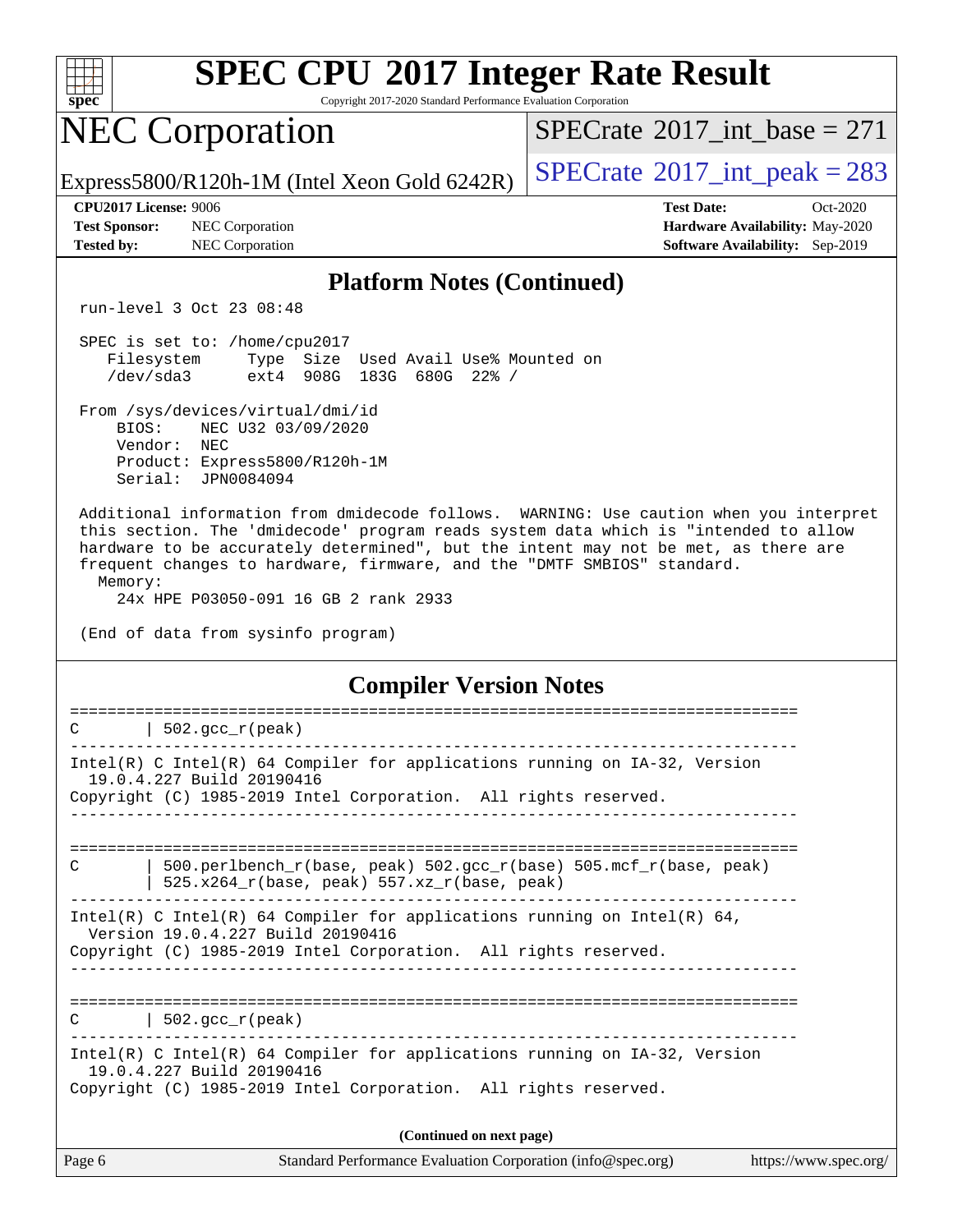| S<br>e<br>U<br>U |  |  |  |  |
|------------------|--|--|--|--|

Copyright 2017-2020 Standard Performance Evaluation Corporation

## **NEC Corporation**

 $SPECTate$ <sup>®</sup>[2017\\_int\\_base =](http://www.spec.org/auto/cpu2017/Docs/result-fields.html#SPECrate2017intbase) 271

Express5800/R120h-1M (Intel Xeon Gold 6242R)  $\left|$  [SPECrate](http://www.spec.org/auto/cpu2017/Docs/result-fields.html#SPECrate2017intpeak)<sup>®</sup>[2017\\_int\\_peak = 2](http://www.spec.org/auto/cpu2017/Docs/result-fields.html#SPECrate2017intpeak)83

**[CPU2017 License:](http://www.spec.org/auto/cpu2017/Docs/result-fields.html#CPU2017License)** 9006 **[Test Date:](http://www.spec.org/auto/cpu2017/Docs/result-fields.html#TestDate)** Oct-2020 **[Test Sponsor:](http://www.spec.org/auto/cpu2017/Docs/result-fields.html#TestSponsor)** NEC Corporation **[Hardware Availability:](http://www.spec.org/auto/cpu2017/Docs/result-fields.html#HardwareAvailability)** May-2020 **[Tested by:](http://www.spec.org/auto/cpu2017/Docs/result-fields.html#Testedby)** NEC Corporation **[Software Availability:](http://www.spec.org/auto/cpu2017/Docs/result-fields.html#SoftwareAvailability)** Sep-2019

### **[Compiler Version Notes \(Continued\)](http://www.spec.org/auto/cpu2017/Docs/result-fields.html#CompilerVersionNotes)**

| 520.omnetpp_r(base, peak) 523.xalancbmk_r(base)<br>531.deepsjeng_r(base, peak) 541.leela_r(base, peak)<br>Intel(R) $C++$ Intel(R) 64 Compiler for applications running on Intel(R) 64,<br>Version 19.0.4.227 Build 20190416<br>Copyright (C) 1985-2019 Intel Corporation. All rights reserved.<br>  $548.$ exchange $2_r$ (base, peak)<br>(Continued on next page) |
|--------------------------------------------------------------------------------------------------------------------------------------------------------------------------------------------------------------------------------------------------------------------------------------------------------------------------------------------------------------------|
|                                                                                                                                                                                                                                                                                                                                                                    |
|                                                                                                                                                                                                                                                                                                                                                                    |
|                                                                                                                                                                                                                                                                                                                                                                    |
|                                                                                                                                                                                                                                                                                                                                                                    |
|                                                                                                                                                                                                                                                                                                                                                                    |
| $Intel(R)$ C++ Intel(R) 64 Compiler for applications running on IA-32, Version<br>19.0.4.227 Build 20190416<br>Copyright (C) 1985-2019 Intel Corporation. All rights reserved.                                                                                                                                                                                     |
| $C++$   523.xalancbmk_r(peak)                                                                                                                                                                                                                                                                                                                                      |
| Intel(R) $C++$ Intel(R) 64 Compiler for applications running on Intel(R) 64,<br>Version 19.0.4.227 Build 20190416<br>Copyright (C) 1985-2019 Intel Corporation. All rights reserved.                                                                                                                                                                               |
| 520.omnetpp_r(base, peak) 523.xalancbmk_r(base)<br>531.deepsjeng_r(base, peak) 541.leela_r(base, peak)                                                                                                                                                                                                                                                             |
| 19.0.4.227 Build 20190416<br>Copyright (C) 1985-2019 Intel Corporation. All rights reserved.<br>-------------                                                                                                                                                                                                                                                      |
| Intel(R) C++ Intel(R) 64 Compiler for applications running on IA-32, Version                                                                                                                                                                                                                                                                                       |
| $C++$   523.xalancbmk_r(peak)                                                                                                                                                                                                                                                                                                                                      |
| Intel(R) C Intel(R) 64 Compiler for applications running on Intel(R) 64,<br>Version 19.0.4.227 Build 20190416<br>Copyright (C) 1985-2019 Intel Corporation. All rights reserved.<br>ب کا کا کا کا کا کا                                                                                                                                                            |
| $525.x264_r(base, peak) 557.xz_r(base, peak)$                                                                                                                                                                                                                                                                                                                      |
| 500.perlbench_r(base, peak) 502.gcc_r(base) 505.mcf_r(base, peak)                                                                                                                                                                                                                                                                                                  |
|                                                                                                                                                                                                                                                                                                                                                                    |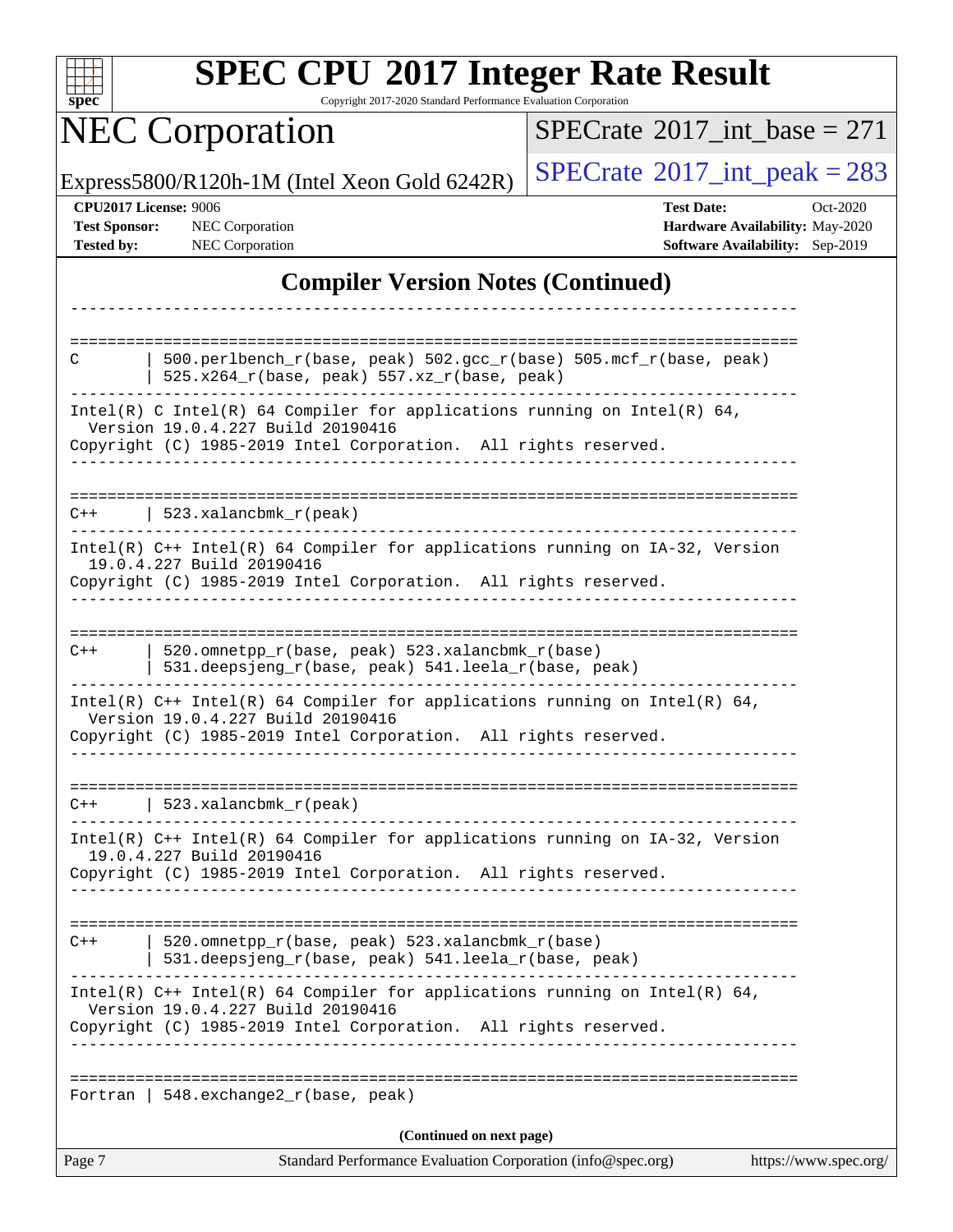

Copyright 2017-2020 Standard Performance Evaluation Corporation

### NEC Corporation

 $SPECTate$ <sup>®</sup>[2017\\_int\\_base =](http://www.spec.org/auto/cpu2017/Docs/result-fields.html#SPECrate2017intbase) 271

Express5800/R120h-1M (Intel Xeon Gold 6242R)  $\big|$  [SPECrate](http://www.spec.org/auto/cpu2017/Docs/result-fields.html#SPECrate2017intpeak)<sup>®</sup>[2017\\_int\\_peak = 2](http://www.spec.org/auto/cpu2017/Docs/result-fields.html#SPECrate2017intpeak)83

**[Test Sponsor:](http://www.spec.org/auto/cpu2017/Docs/result-fields.html#TestSponsor)** NEC Corporation **[Hardware Availability:](http://www.spec.org/auto/cpu2017/Docs/result-fields.html#HardwareAvailability)** May-2020

**[CPU2017 License:](http://www.spec.org/auto/cpu2017/Docs/result-fields.html#CPU2017License)** 9006 **[Test Date:](http://www.spec.org/auto/cpu2017/Docs/result-fields.html#TestDate)** Oct-2020 **[Tested by:](http://www.spec.org/auto/cpu2017/Docs/result-fields.html#Testedby)** NEC Corporation **[Software Availability:](http://www.spec.org/auto/cpu2017/Docs/result-fields.html#SoftwareAvailability)** Sep-2019

#### **[Compiler Version Notes \(Continued\)](http://www.spec.org/auto/cpu2017/Docs/result-fields.html#CompilerVersionNotes)**

------------------------------------------------------------------------------ Intel(R) Fortran Intel(R) 64 Compiler for applications running on Intel(R) 64, Version 19.0.4.227 Build 20190416 Copyright (C) 1985-2019 Intel Corporation. All rights reserved. ------------------------------------------------------------------------------

**[Base Compiler Invocation](http://www.spec.org/auto/cpu2017/Docs/result-fields.html#BaseCompilerInvocation)**

[C benchmarks](http://www.spec.org/auto/cpu2017/Docs/result-fields.html#Cbenchmarks): [icc -m64 -std=c11](http://www.spec.org/cpu2017/results/res2020q4/cpu2017-20201026-24271.flags.html#user_CCbase_intel_icc_64bit_c11_33ee0cdaae7deeeab2a9725423ba97205ce30f63b9926c2519791662299b76a0318f32ddfffdc46587804de3178b4f9328c46fa7c2b0cd779d7a61945c91cd35)

[C++ benchmarks:](http://www.spec.org/auto/cpu2017/Docs/result-fields.html#CXXbenchmarks) [icpc -m64](http://www.spec.org/cpu2017/results/res2020q4/cpu2017-20201026-24271.flags.html#user_CXXbase_intel_icpc_64bit_4ecb2543ae3f1412ef961e0650ca070fec7b7afdcd6ed48761b84423119d1bf6bdf5cad15b44d48e7256388bc77273b966e5eb805aefd121eb22e9299b2ec9d9)

[Fortran benchmarks](http://www.spec.org/auto/cpu2017/Docs/result-fields.html#Fortranbenchmarks): [ifort -m64](http://www.spec.org/cpu2017/results/res2020q4/cpu2017-20201026-24271.flags.html#user_FCbase_intel_ifort_64bit_24f2bb282fbaeffd6157abe4f878425411749daecae9a33200eee2bee2fe76f3b89351d69a8130dd5949958ce389cf37ff59a95e7a40d588e8d3a57e0c3fd751)

### **[Base Portability Flags](http://www.spec.org/auto/cpu2017/Docs/result-fields.html#BasePortabilityFlags)**

 500.perlbench\_r: [-DSPEC\\_LP64](http://www.spec.org/cpu2017/results/res2020q4/cpu2017-20201026-24271.flags.html#b500.perlbench_r_basePORTABILITY_DSPEC_LP64) [-DSPEC\\_LINUX\\_X64](http://www.spec.org/cpu2017/results/res2020q4/cpu2017-20201026-24271.flags.html#b500.perlbench_r_baseCPORTABILITY_DSPEC_LINUX_X64) 502.gcc\_r: [-DSPEC\\_LP64](http://www.spec.org/cpu2017/results/res2020q4/cpu2017-20201026-24271.flags.html#suite_basePORTABILITY502_gcc_r_DSPEC_LP64) 505.mcf\_r: [-DSPEC\\_LP64](http://www.spec.org/cpu2017/results/res2020q4/cpu2017-20201026-24271.flags.html#suite_basePORTABILITY505_mcf_r_DSPEC_LP64) 520.omnetpp\_r: [-DSPEC\\_LP64](http://www.spec.org/cpu2017/results/res2020q4/cpu2017-20201026-24271.flags.html#suite_basePORTABILITY520_omnetpp_r_DSPEC_LP64) 523.xalancbmk\_r: [-DSPEC\\_LP64](http://www.spec.org/cpu2017/results/res2020q4/cpu2017-20201026-24271.flags.html#suite_basePORTABILITY523_xalancbmk_r_DSPEC_LP64) [-DSPEC\\_LINUX](http://www.spec.org/cpu2017/results/res2020q4/cpu2017-20201026-24271.flags.html#b523.xalancbmk_r_baseCXXPORTABILITY_DSPEC_LINUX) 525.x264\_r: [-DSPEC\\_LP64](http://www.spec.org/cpu2017/results/res2020q4/cpu2017-20201026-24271.flags.html#suite_basePORTABILITY525_x264_r_DSPEC_LP64) 531.deepsjeng\_r: [-DSPEC\\_LP64](http://www.spec.org/cpu2017/results/res2020q4/cpu2017-20201026-24271.flags.html#suite_basePORTABILITY531_deepsjeng_r_DSPEC_LP64) 541.leela\_r: [-DSPEC\\_LP64](http://www.spec.org/cpu2017/results/res2020q4/cpu2017-20201026-24271.flags.html#suite_basePORTABILITY541_leela_r_DSPEC_LP64) 548.exchange2\_r: [-DSPEC\\_LP64](http://www.spec.org/cpu2017/results/res2020q4/cpu2017-20201026-24271.flags.html#suite_basePORTABILITY548_exchange2_r_DSPEC_LP64) 557.xz\_r: [-DSPEC\\_LP64](http://www.spec.org/cpu2017/results/res2020q4/cpu2017-20201026-24271.flags.html#suite_basePORTABILITY557_xz_r_DSPEC_LP64)

### **[Base Optimization Flags](http://www.spec.org/auto/cpu2017/Docs/result-fields.html#BaseOptimizationFlags)**

[C benchmarks](http://www.spec.org/auto/cpu2017/Docs/result-fields.html#Cbenchmarks):

[-Wl,-z,muldefs](http://www.spec.org/cpu2017/results/res2020q4/cpu2017-20201026-24271.flags.html#user_CCbase_link_force_multiple1_b4cbdb97b34bdee9ceefcfe54f4c8ea74255f0b02a4b23e853cdb0e18eb4525ac79b5a88067c842dd0ee6996c24547a27a4b99331201badda8798ef8a743f577) [-xCORE-AVX512](http://www.spec.org/cpu2017/results/res2020q4/cpu2017-20201026-24271.flags.html#user_CCbase_f-xCORE-AVX512) [-ipo](http://www.spec.org/cpu2017/results/res2020q4/cpu2017-20201026-24271.flags.html#user_CCbase_f-ipo) [-O3](http://www.spec.org/cpu2017/results/res2020q4/cpu2017-20201026-24271.flags.html#user_CCbase_f-O3) [-no-prec-div](http://www.spec.org/cpu2017/results/res2020q4/cpu2017-20201026-24271.flags.html#user_CCbase_f-no-prec-div) [-qopt-mem-layout-trans=4](http://www.spec.org/cpu2017/results/res2020q4/cpu2017-20201026-24271.flags.html#user_CCbase_f-qopt-mem-layout-trans_fa39e755916c150a61361b7846f310bcdf6f04e385ef281cadf3647acec3f0ae266d1a1d22d972a7087a248fd4e6ca390a3634700869573d231a252c784941a8) [-L/usr/local/IntelCompiler19/compilers\\_and\\_libraries\\_2019.4.227/linux/compiler/lib/intel64](http://www.spec.org/cpu2017/results/res2020q4/cpu2017-20201026-24271.flags.html#user_CCbase_qkmalloc_link_0ffe0cb02c68ef1b443a077c7888c10c67ca0d1dd7138472156f06a085bbad385f78d49618ad55dca9db3b1608e84afc2f69b4003b1d1ca498a9fc1462ccefda) [-lqkmalloc](http://www.spec.org/cpu2017/results/res2020q4/cpu2017-20201026-24271.flags.html#user_CCbase_qkmalloc_link_lib_79a818439969f771c6bc311cfd333c00fc099dad35c030f5aab9dda831713d2015205805422f83de8875488a2991c0a156aaa600e1f9138f8fc37004abc96dc5)

[C++ benchmarks](http://www.spec.org/auto/cpu2017/Docs/result-fields.html#CXXbenchmarks): [-Wl,-z,muldefs](http://www.spec.org/cpu2017/results/res2020q4/cpu2017-20201026-24271.flags.html#user_CXXbase_link_force_multiple1_b4cbdb97b34bdee9ceefcfe54f4c8ea74255f0b02a4b23e853cdb0e18eb4525ac79b5a88067c842dd0ee6996c24547a27a4b99331201badda8798ef8a743f577) [-xCORE-AVX512](http://www.spec.org/cpu2017/results/res2020q4/cpu2017-20201026-24271.flags.html#user_CXXbase_f-xCORE-AVX512) [-ipo](http://www.spec.org/cpu2017/results/res2020q4/cpu2017-20201026-24271.flags.html#user_CXXbase_f-ipo) [-O3](http://www.spec.org/cpu2017/results/res2020q4/cpu2017-20201026-24271.flags.html#user_CXXbase_f-O3) [-no-prec-div](http://www.spec.org/cpu2017/results/res2020q4/cpu2017-20201026-24271.flags.html#user_CXXbase_f-no-prec-div) [-qopt-mem-layout-trans=4](http://www.spec.org/cpu2017/results/res2020q4/cpu2017-20201026-24271.flags.html#user_CXXbase_f-qopt-mem-layout-trans_fa39e755916c150a61361b7846f310bcdf6f04e385ef281cadf3647acec3f0ae266d1a1d22d972a7087a248fd4e6ca390a3634700869573d231a252c784941a8)

**(Continued on next page)**

Page 8 Standard Performance Evaluation Corporation [\(info@spec.org\)](mailto:info@spec.org) <https://www.spec.org/>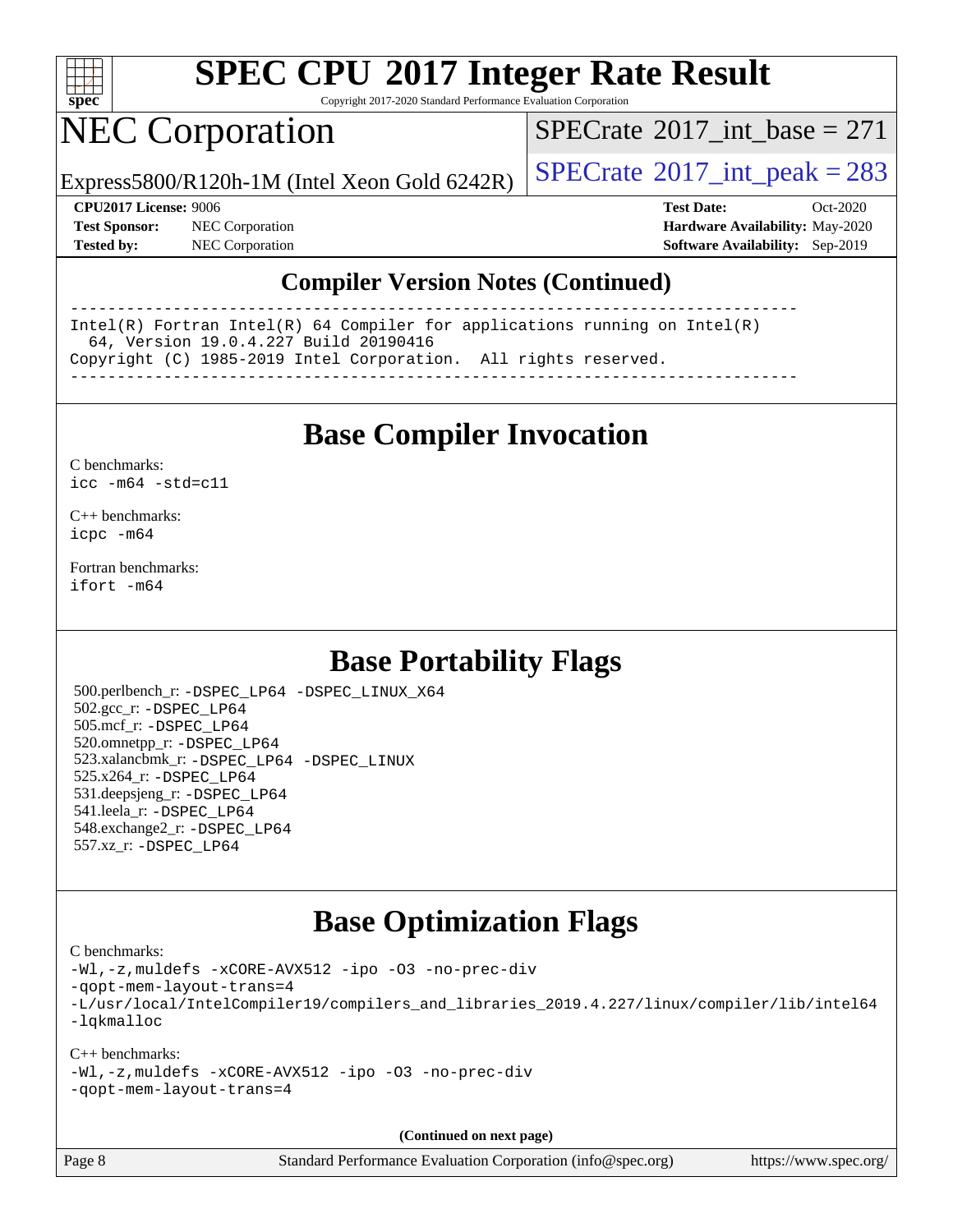

Copyright 2017-2020 Standard Performance Evaluation Corporation

## NEC Corporation

 $SPECTate$ <sup>®</sup>[2017\\_int\\_base =](http://www.spec.org/auto/cpu2017/Docs/result-fields.html#SPECrate2017intbase) 271

Express5800/R120h-1M (Intel Xeon Gold 6242R)  $\left|$  [SPECrate](http://www.spec.org/auto/cpu2017/Docs/result-fields.html#SPECrate2017intpeak)<sup>®</sup>[2017\\_int\\_peak = 2](http://www.spec.org/auto/cpu2017/Docs/result-fields.html#SPECrate2017intpeak)83

**[Test Sponsor:](http://www.spec.org/auto/cpu2017/Docs/result-fields.html#TestSponsor)** NEC Corporation **[Hardware Availability:](http://www.spec.org/auto/cpu2017/Docs/result-fields.html#HardwareAvailability)** May-2020 **[Tested by:](http://www.spec.org/auto/cpu2017/Docs/result-fields.html#Testedby)** NEC Corporation **[Software Availability:](http://www.spec.org/auto/cpu2017/Docs/result-fields.html#SoftwareAvailability)** Sep-2019

**[CPU2017 License:](http://www.spec.org/auto/cpu2017/Docs/result-fields.html#CPU2017License)** 9006 **[Test Date:](http://www.spec.org/auto/cpu2017/Docs/result-fields.html#TestDate)** Oct-2020

### **[Base Optimization Flags \(Continued\)](http://www.spec.org/auto/cpu2017/Docs/result-fields.html#BaseOptimizationFlags)**

[C++ benchmarks](http://www.spec.org/auto/cpu2017/Docs/result-fields.html#CXXbenchmarks) (continued):

[-L/usr/local/IntelCompiler19/compilers\\_and\\_libraries\\_2019.4.227/linux/compiler/lib/intel64](http://www.spec.org/cpu2017/results/res2020q4/cpu2017-20201026-24271.flags.html#user_CXXbase_qkmalloc_link_0ffe0cb02c68ef1b443a077c7888c10c67ca0d1dd7138472156f06a085bbad385f78d49618ad55dca9db3b1608e84afc2f69b4003b1d1ca498a9fc1462ccefda) [-lqkmalloc](http://www.spec.org/cpu2017/results/res2020q4/cpu2017-20201026-24271.flags.html#user_CXXbase_qkmalloc_link_lib_79a818439969f771c6bc311cfd333c00fc099dad35c030f5aab9dda831713d2015205805422f83de8875488a2991c0a156aaa600e1f9138f8fc37004abc96dc5)

#### [Fortran benchmarks:](http://www.spec.org/auto/cpu2017/Docs/result-fields.html#Fortranbenchmarks)

```
-Wl,-z,muldefs -xCORE-AVX512 -ipo -O3 -no-prec-div
-qopt-mem-layout-trans=4 -nostandard-realloc-lhs -align array32byte
-L/usr/local/IntelCompiler19/compilers_and_libraries_2019.4.227/linux/compiler/lib/intel64
-lqkmalloc
```
### **[Peak Compiler Invocation](http://www.spec.org/auto/cpu2017/Docs/result-fields.html#PeakCompilerInvocation)**

[C benchmarks \(except as noted below\)](http://www.spec.org/auto/cpu2017/Docs/result-fields.html#Cbenchmarksexceptasnotedbelow): [icc -m64 -std=c11](http://www.spec.org/cpu2017/results/res2020q4/cpu2017-20201026-24271.flags.html#user_CCpeak_intel_icc_64bit_c11_33ee0cdaae7deeeab2a9725423ba97205ce30f63b9926c2519791662299b76a0318f32ddfffdc46587804de3178b4f9328c46fa7c2b0cd779d7a61945c91cd35)

502.gcc\_r: [icc -m32 -std=c11 -L/usr/local/IntelCompiler19/compilers\\_and\\_libraries\\_2019.4.227/linux/compiler/lib/ia32\\_lin](http://www.spec.org/cpu2017/results/res2020q4/cpu2017-20201026-24271.flags.html#user_peakCCLD502_gcc_r_intel_icc_38a193a897536fa645efb1dc6ac2bea2bddbbe56f130e144a606d1b2649003f27c79f8814020c1f9355cbbf0d7ab0d194a7a979ee1e2a95641bbb8cf571aac7b)

[C++ benchmarks \(except as noted below\)](http://www.spec.org/auto/cpu2017/Docs/result-fields.html#CXXbenchmarksexceptasnotedbelow): [icpc -m64](http://www.spec.org/cpu2017/results/res2020q4/cpu2017-20201026-24271.flags.html#user_CXXpeak_intel_icpc_64bit_4ecb2543ae3f1412ef961e0650ca070fec7b7afdcd6ed48761b84423119d1bf6bdf5cad15b44d48e7256388bc77273b966e5eb805aefd121eb22e9299b2ec9d9)

523.xalancbmk\_r: [icpc -m32 -L/usr/local/IntelCompiler19/compilers\\_and\\_libraries\\_2019.4.227/linux/compiler/lib/ia32\\_lin](http://www.spec.org/cpu2017/results/res2020q4/cpu2017-20201026-24271.flags.html#user_peakCXXLD523_xalancbmk_r_intel_icpc_840f965b38320ad10acba6032d6ca4c816e722c432c250f3408feae347068ba449f694544a48cf12cd3bde3495e328e6747ab0f629c2925d3062e2ee144af951)

[Fortran benchmarks](http://www.spec.org/auto/cpu2017/Docs/result-fields.html#Fortranbenchmarks): [ifort -m64](http://www.spec.org/cpu2017/results/res2020q4/cpu2017-20201026-24271.flags.html#user_FCpeak_intel_ifort_64bit_24f2bb282fbaeffd6157abe4f878425411749daecae9a33200eee2bee2fe76f3b89351d69a8130dd5949958ce389cf37ff59a95e7a40d588e8d3a57e0c3fd751)

### **[Peak Portability Flags](http://www.spec.org/auto/cpu2017/Docs/result-fields.html#PeakPortabilityFlags)**

 500.perlbench\_r: [-DSPEC\\_LP64](http://www.spec.org/cpu2017/results/res2020q4/cpu2017-20201026-24271.flags.html#b500.perlbench_r_peakPORTABILITY_DSPEC_LP64) [-DSPEC\\_LINUX\\_X64](http://www.spec.org/cpu2017/results/res2020q4/cpu2017-20201026-24271.flags.html#b500.perlbench_r_peakCPORTABILITY_DSPEC_LINUX_X64) 502.gcc\_r: [-D\\_FILE\\_OFFSET\\_BITS=64](http://www.spec.org/cpu2017/results/res2020q4/cpu2017-20201026-24271.flags.html#user_peakPORTABILITY502_gcc_r_file_offset_bits_64_5ae949a99b284ddf4e95728d47cb0843d81b2eb0e18bdfe74bbf0f61d0b064f4bda2f10ea5eb90e1dcab0e84dbc592acfc5018bc955c18609f94ddb8d550002c) 505.mcf\_r: [-DSPEC\\_LP64](http://www.spec.org/cpu2017/results/res2020q4/cpu2017-20201026-24271.flags.html#suite_peakPORTABILITY505_mcf_r_DSPEC_LP64) 520.omnetpp\_r: [-DSPEC\\_LP64](http://www.spec.org/cpu2017/results/res2020q4/cpu2017-20201026-24271.flags.html#suite_peakPORTABILITY520_omnetpp_r_DSPEC_LP64) 523.xalancbmk\_r: [-D\\_FILE\\_OFFSET\\_BITS=64](http://www.spec.org/cpu2017/results/res2020q4/cpu2017-20201026-24271.flags.html#user_peakPORTABILITY523_xalancbmk_r_file_offset_bits_64_5ae949a99b284ddf4e95728d47cb0843d81b2eb0e18bdfe74bbf0f61d0b064f4bda2f10ea5eb90e1dcab0e84dbc592acfc5018bc955c18609f94ddb8d550002c) [-DSPEC\\_LINUX](http://www.spec.org/cpu2017/results/res2020q4/cpu2017-20201026-24271.flags.html#b523.xalancbmk_r_peakCXXPORTABILITY_DSPEC_LINUX) 525.x264\_r: [-DSPEC\\_LP64](http://www.spec.org/cpu2017/results/res2020q4/cpu2017-20201026-24271.flags.html#suite_peakPORTABILITY525_x264_r_DSPEC_LP64) 531.deepsjeng\_r: [-DSPEC\\_LP64](http://www.spec.org/cpu2017/results/res2020q4/cpu2017-20201026-24271.flags.html#suite_peakPORTABILITY531_deepsjeng_r_DSPEC_LP64) 541.leela\_r: [-DSPEC\\_LP64](http://www.spec.org/cpu2017/results/res2020q4/cpu2017-20201026-24271.flags.html#suite_peakPORTABILITY541_leela_r_DSPEC_LP64) 548.exchange2\_r: [-DSPEC\\_LP64](http://www.spec.org/cpu2017/results/res2020q4/cpu2017-20201026-24271.flags.html#suite_peakPORTABILITY548_exchange2_r_DSPEC_LP64) 557.xz\_r: [-DSPEC\\_LP64](http://www.spec.org/cpu2017/results/res2020q4/cpu2017-20201026-24271.flags.html#suite_peakPORTABILITY557_xz_r_DSPEC_LP64)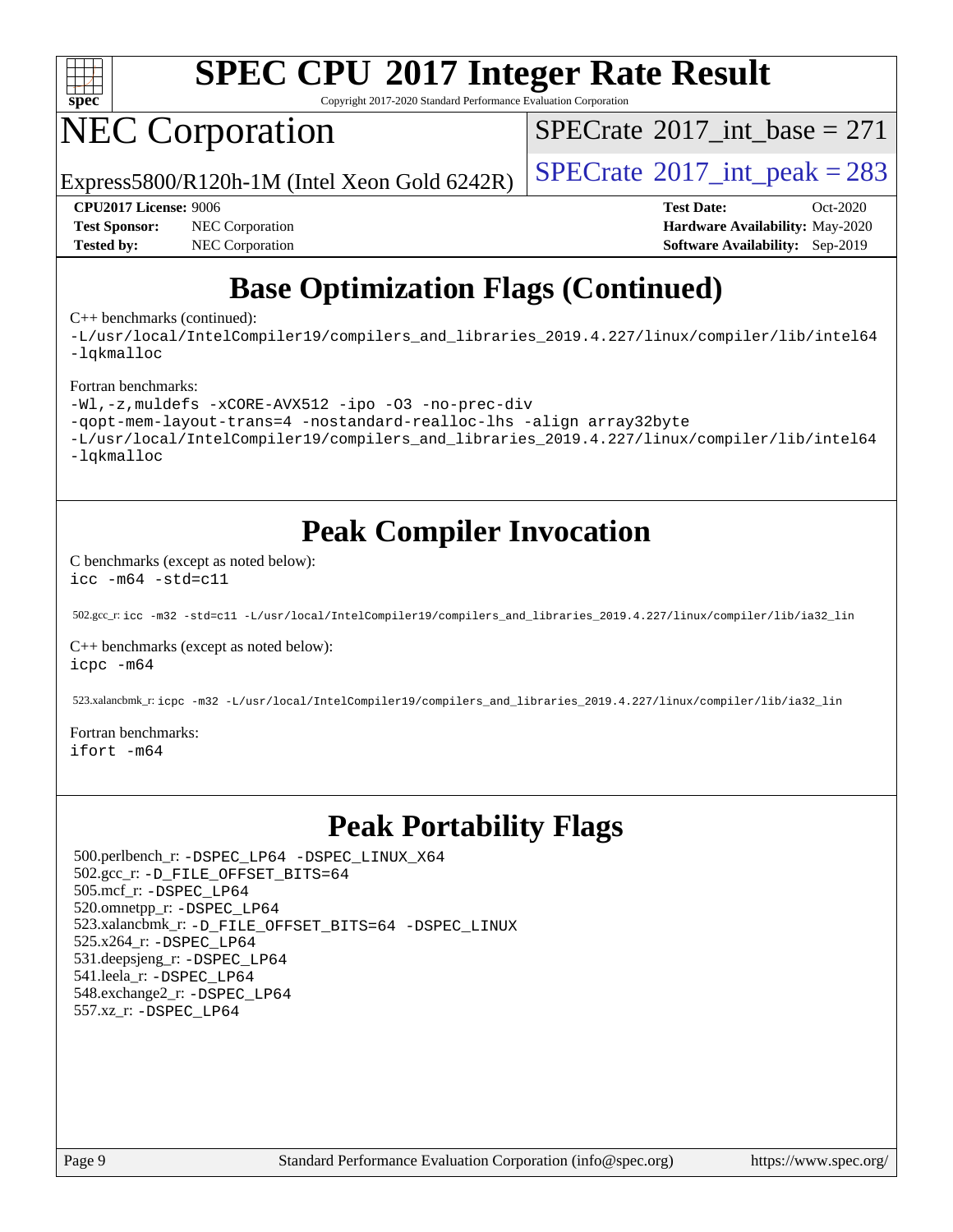

Copyright 2017-2020 Standard Performance Evaluation Corporation

### NEC Corporation

 $SPECTate$ <sup>®</sup>[2017\\_int\\_base =](http://www.spec.org/auto/cpu2017/Docs/result-fields.html#SPECrate2017intbase) 271

Express5800/R120h-1M (Intel Xeon Gold 6242R)  $\left|$  [SPECrate](http://www.spec.org/auto/cpu2017/Docs/result-fields.html#SPECrate2017intpeak)<sup>®</sup>[2017\\_int\\_peak = 2](http://www.spec.org/auto/cpu2017/Docs/result-fields.html#SPECrate2017intpeak)83

**[Tested by:](http://www.spec.org/auto/cpu2017/Docs/result-fields.html#Testedby)** NEC Corporation **[Software Availability:](http://www.spec.org/auto/cpu2017/Docs/result-fields.html#SoftwareAvailability)** Sep-2019

**[CPU2017 License:](http://www.spec.org/auto/cpu2017/Docs/result-fields.html#CPU2017License)** 9006 **[Test Date:](http://www.spec.org/auto/cpu2017/Docs/result-fields.html#TestDate)** Oct-2020 **[Test Sponsor:](http://www.spec.org/auto/cpu2017/Docs/result-fields.html#TestSponsor)** NEC Corporation **[Hardware Availability:](http://www.spec.org/auto/cpu2017/Docs/result-fields.html#HardwareAvailability)** May-2020

### **[Peak Optimization Flags](http://www.spec.org/auto/cpu2017/Docs/result-fields.html#PeakOptimizationFlags)**

```
C benchmarks:
```
 500.perlbench\_r: [-Wl,-z,muldefs](http://www.spec.org/cpu2017/results/res2020q4/cpu2017-20201026-24271.flags.html#user_peakEXTRA_LDFLAGS500_perlbench_r_link_force_multiple1_b4cbdb97b34bdee9ceefcfe54f4c8ea74255f0b02a4b23e853cdb0e18eb4525ac79b5a88067c842dd0ee6996c24547a27a4b99331201badda8798ef8a743f577) [-prof-gen](http://www.spec.org/cpu2017/results/res2020q4/cpu2017-20201026-24271.flags.html#user_peakPASS1_CFLAGSPASS1_LDFLAGS500_perlbench_r_prof_gen_5aa4926d6013ddb2a31985c654b3eb18169fc0c6952a63635c234f711e6e63dd76e94ad52365559451ec499a2cdb89e4dc58ba4c67ef54ca681ffbe1461d6b36)(pass 1) [-prof-use](http://www.spec.org/cpu2017/results/res2020q4/cpu2017-20201026-24271.flags.html#user_peakPASS2_CFLAGSPASS2_LDFLAGS500_perlbench_r_prof_use_1a21ceae95f36a2b53c25747139a6c16ca95bd9def2a207b4f0849963b97e94f5260e30a0c64f4bb623698870e679ca08317ef8150905d41bd88c6f78df73f19)(pass 2) [-ipo](http://www.spec.org/cpu2017/results/res2020q4/cpu2017-20201026-24271.flags.html#user_peakPASS1_COPTIMIZEPASS2_COPTIMIZE500_perlbench_r_f-ipo) [-xCORE-AVX512](http://www.spec.org/cpu2017/results/res2020q4/cpu2017-20201026-24271.flags.html#user_peakPASS2_COPTIMIZE500_perlbench_r_f-xCORE-AVX512) [-O3](http://www.spec.org/cpu2017/results/res2020q4/cpu2017-20201026-24271.flags.html#user_peakPASS1_COPTIMIZEPASS2_COPTIMIZE500_perlbench_r_f-O3) [-no-prec-div](http://www.spec.org/cpu2017/results/res2020q4/cpu2017-20201026-24271.flags.html#user_peakPASS1_COPTIMIZEPASS2_COPTIMIZE500_perlbench_r_f-no-prec-div) [-qopt-mem-layout-trans=4](http://www.spec.org/cpu2017/results/res2020q4/cpu2017-20201026-24271.flags.html#user_peakPASS1_COPTIMIZEPASS2_COPTIMIZE500_perlbench_r_f-qopt-mem-layout-trans_fa39e755916c150a61361b7846f310bcdf6f04e385ef281cadf3647acec3f0ae266d1a1d22d972a7087a248fd4e6ca390a3634700869573d231a252c784941a8) [-fno-strict-overflow](http://www.spec.org/cpu2017/results/res2020q4/cpu2017-20201026-24271.flags.html#user_peakEXTRA_OPTIMIZE500_perlbench_r_f-fno-strict-overflow) [-L/usr/local/IntelCompiler19/compilers\\_and\\_libraries\\_2019.4.227/linux/compiler/lib/intel64](http://www.spec.org/cpu2017/results/res2020q4/cpu2017-20201026-24271.flags.html#user_peakEXTRA_LIBS500_perlbench_r_qkmalloc_link_0ffe0cb02c68ef1b443a077c7888c10c67ca0d1dd7138472156f06a085bbad385f78d49618ad55dca9db3b1608e84afc2f69b4003b1d1ca498a9fc1462ccefda) [-lqkmalloc](http://www.spec.org/cpu2017/results/res2020q4/cpu2017-20201026-24271.flags.html#user_peakEXTRA_LIBS500_perlbench_r_qkmalloc_link_lib_79a818439969f771c6bc311cfd333c00fc099dad35c030f5aab9dda831713d2015205805422f83de8875488a2991c0a156aaa600e1f9138f8fc37004abc96dc5) 502.gcc\_r: [-Wl,-z,muldefs](http://www.spec.org/cpu2017/results/res2020q4/cpu2017-20201026-24271.flags.html#user_peakEXTRA_LDFLAGS502_gcc_r_link_force_multiple1_b4cbdb97b34bdee9ceefcfe54f4c8ea74255f0b02a4b23e853cdb0e18eb4525ac79b5a88067c842dd0ee6996c24547a27a4b99331201badda8798ef8a743f577) [-prof-gen](http://www.spec.org/cpu2017/results/res2020q4/cpu2017-20201026-24271.flags.html#user_peakPASS1_CFLAGSPASS1_LDFLAGS502_gcc_r_prof_gen_5aa4926d6013ddb2a31985c654b3eb18169fc0c6952a63635c234f711e6e63dd76e94ad52365559451ec499a2cdb89e4dc58ba4c67ef54ca681ffbe1461d6b36)(pass 1) [-prof-use](http://www.spec.org/cpu2017/results/res2020q4/cpu2017-20201026-24271.flags.html#user_peakPASS2_CFLAGSPASS2_LDFLAGS502_gcc_r_prof_use_1a21ceae95f36a2b53c25747139a6c16ca95bd9def2a207b4f0849963b97e94f5260e30a0c64f4bb623698870e679ca08317ef8150905d41bd88c6f78df73f19)(pass 2) [-ipo](http://www.spec.org/cpu2017/results/res2020q4/cpu2017-20201026-24271.flags.html#user_peakPASS1_COPTIMIZEPASS2_COPTIMIZE502_gcc_r_f-ipo) [-xCORE-AVX512](http://www.spec.org/cpu2017/results/res2020q4/cpu2017-20201026-24271.flags.html#user_peakPASS2_COPTIMIZE502_gcc_r_f-xCORE-AVX512) [-O3](http://www.spec.org/cpu2017/results/res2020q4/cpu2017-20201026-24271.flags.html#user_peakPASS1_COPTIMIZEPASS2_COPTIMIZE502_gcc_r_f-O3) [-no-prec-div](http://www.spec.org/cpu2017/results/res2020q4/cpu2017-20201026-24271.flags.html#user_peakPASS1_COPTIMIZEPASS2_COPTIMIZE502_gcc_r_f-no-prec-div) [-qopt-mem-layout-trans=4](http://www.spec.org/cpu2017/results/res2020q4/cpu2017-20201026-24271.flags.html#user_peakPASS1_COPTIMIZEPASS2_COPTIMIZE502_gcc_r_f-qopt-mem-layout-trans_fa39e755916c150a61361b7846f310bcdf6f04e385ef281cadf3647acec3f0ae266d1a1d22d972a7087a248fd4e6ca390a3634700869573d231a252c784941a8) [-L/usr/local/je5.0.1-32/lib](http://www.spec.org/cpu2017/results/res2020q4/cpu2017-20201026-24271.flags.html#user_peakEXTRA_LIBS502_gcc_r_jemalloc_link_path32_e29f22e8e6c17053bbc6a0971f5a9c01a601a06bb1a59df2084b77a2fe0a2995b64fd4256feaeea39eeba3aae142e96e2b2b0a28974019c0c0c88139a84f900a) [-ljemalloc](http://www.spec.org/cpu2017/results/res2020q4/cpu2017-20201026-24271.flags.html#user_peakEXTRA_LIBS502_gcc_r_jemalloc_link_lib_d1249b907c500fa1c0672f44f562e3d0f79738ae9e3c4a9c376d49f265a04b9c99b167ecedbf6711b3085be911c67ff61f150a17b3472be731631ba4d0471706) 505.mcf\_r: [-Wl,-z,muldefs](http://www.spec.org/cpu2017/results/res2020q4/cpu2017-20201026-24271.flags.html#user_peakEXTRA_LDFLAGS505_mcf_r_link_force_multiple1_b4cbdb97b34bdee9ceefcfe54f4c8ea74255f0b02a4b23e853cdb0e18eb4525ac79b5a88067c842dd0ee6996c24547a27a4b99331201badda8798ef8a743f577) [-xCORE-AVX512](http://www.spec.org/cpu2017/results/res2020q4/cpu2017-20201026-24271.flags.html#user_peakCOPTIMIZE505_mcf_r_f-xCORE-AVX512) [-ipo](http://www.spec.org/cpu2017/results/res2020q4/cpu2017-20201026-24271.flags.html#user_peakCOPTIMIZE505_mcf_r_f-ipo) [-O3](http://www.spec.org/cpu2017/results/res2020q4/cpu2017-20201026-24271.flags.html#user_peakCOPTIMIZE505_mcf_r_f-O3) [-no-prec-div](http://www.spec.org/cpu2017/results/res2020q4/cpu2017-20201026-24271.flags.html#user_peakCOPTIMIZE505_mcf_r_f-no-prec-div) [-qopt-mem-layout-trans=4](http://www.spec.org/cpu2017/results/res2020q4/cpu2017-20201026-24271.flags.html#user_peakCOPTIMIZE505_mcf_r_f-qopt-mem-layout-trans_fa39e755916c150a61361b7846f310bcdf6f04e385ef281cadf3647acec3f0ae266d1a1d22d972a7087a248fd4e6ca390a3634700869573d231a252c784941a8) [-L/usr/local/IntelCompiler19/compilers\\_and\\_libraries\\_2019.4.227/linux/compiler/lib/intel64](http://www.spec.org/cpu2017/results/res2020q4/cpu2017-20201026-24271.flags.html#user_peakEXTRA_LIBS505_mcf_r_qkmalloc_link_0ffe0cb02c68ef1b443a077c7888c10c67ca0d1dd7138472156f06a085bbad385f78d49618ad55dca9db3b1608e84afc2f69b4003b1d1ca498a9fc1462ccefda) [-lqkmalloc](http://www.spec.org/cpu2017/results/res2020q4/cpu2017-20201026-24271.flags.html#user_peakEXTRA_LIBS505_mcf_r_qkmalloc_link_lib_79a818439969f771c6bc311cfd333c00fc099dad35c030f5aab9dda831713d2015205805422f83de8875488a2991c0a156aaa600e1f9138f8fc37004abc96dc5) 525.x264\_r: [-Wl,-z,muldefs](http://www.spec.org/cpu2017/results/res2020q4/cpu2017-20201026-24271.flags.html#user_peakEXTRA_LDFLAGS525_x264_r_link_force_multiple1_b4cbdb97b34bdee9ceefcfe54f4c8ea74255f0b02a4b23e853cdb0e18eb4525ac79b5a88067c842dd0ee6996c24547a27a4b99331201badda8798ef8a743f577) [-xCORE-AVX512](http://www.spec.org/cpu2017/results/res2020q4/cpu2017-20201026-24271.flags.html#user_peakCOPTIMIZE525_x264_r_f-xCORE-AVX512) [-ipo](http://www.spec.org/cpu2017/results/res2020q4/cpu2017-20201026-24271.flags.html#user_peakCOPTIMIZE525_x264_r_f-ipo) [-O3](http://www.spec.org/cpu2017/results/res2020q4/cpu2017-20201026-24271.flags.html#user_peakCOPTIMIZE525_x264_r_f-O3) [-no-prec-div](http://www.spec.org/cpu2017/results/res2020q4/cpu2017-20201026-24271.flags.html#user_peakCOPTIMIZE525_x264_r_f-no-prec-div) [-qopt-mem-layout-trans=4](http://www.spec.org/cpu2017/results/res2020q4/cpu2017-20201026-24271.flags.html#user_peakCOPTIMIZE525_x264_r_f-qopt-mem-layout-trans_fa39e755916c150a61361b7846f310bcdf6f04e385ef281cadf3647acec3f0ae266d1a1d22d972a7087a248fd4e6ca390a3634700869573d231a252c784941a8) [-fno-alias](http://www.spec.org/cpu2017/results/res2020q4/cpu2017-20201026-24271.flags.html#user_peakEXTRA_OPTIMIZE525_x264_r_f-no-alias_77dbac10d91cbfe898fbf4a29d1b29b694089caa623bdd1baccc9957d4edbe8d106c0b357e2748a65b44fc9e83d78098bb898077f3fe92f9faf24f7bd4a07ed7) [-L/usr/local/IntelCompiler19/compilers\\_and\\_libraries\\_2019.4.227/linux/compiler/lib/intel64](http://www.spec.org/cpu2017/results/res2020q4/cpu2017-20201026-24271.flags.html#user_peakEXTRA_LIBS525_x264_r_qkmalloc_link_0ffe0cb02c68ef1b443a077c7888c10c67ca0d1dd7138472156f06a085bbad385f78d49618ad55dca9db3b1608e84afc2f69b4003b1d1ca498a9fc1462ccefda) [-lqkmalloc](http://www.spec.org/cpu2017/results/res2020q4/cpu2017-20201026-24271.flags.html#user_peakEXTRA_LIBS525_x264_r_qkmalloc_link_lib_79a818439969f771c6bc311cfd333c00fc099dad35c030f5aab9dda831713d2015205805422f83de8875488a2991c0a156aaa600e1f9138f8fc37004abc96dc5) 557.xz\_r: Same as 505.mcf\_r [C++ benchmarks](http://www.spec.org/auto/cpu2017/Docs/result-fields.html#CXXbenchmarks): 520.omnetpp\_r: [-Wl,-z,muldefs](http://www.spec.org/cpu2017/results/res2020q4/cpu2017-20201026-24271.flags.html#user_peakEXTRA_LDFLAGS520_omnetpp_r_link_force_multiple1_b4cbdb97b34bdee9ceefcfe54f4c8ea74255f0b02a4b23e853cdb0e18eb4525ac79b5a88067c842dd0ee6996c24547a27a4b99331201badda8798ef8a743f577) [-xCORE-AVX512](http://www.spec.org/cpu2017/results/res2020q4/cpu2017-20201026-24271.flags.html#user_peakCXXOPTIMIZE520_omnetpp_r_f-xCORE-AVX512) [-ipo](http://www.spec.org/cpu2017/results/res2020q4/cpu2017-20201026-24271.flags.html#user_peakCXXOPTIMIZE520_omnetpp_r_f-ipo) [-O3](http://www.spec.org/cpu2017/results/res2020q4/cpu2017-20201026-24271.flags.html#user_peakCXXOPTIMIZE520_omnetpp_r_f-O3) [-no-prec-div](http://www.spec.org/cpu2017/results/res2020q4/cpu2017-20201026-24271.flags.html#user_peakCXXOPTIMIZE520_omnetpp_r_f-no-prec-div) [-qopt-mem-layout-trans=4](http://www.spec.org/cpu2017/results/res2020q4/cpu2017-20201026-24271.flags.html#user_peakCXXOPTIMIZE520_omnetpp_r_f-qopt-mem-layout-trans_fa39e755916c150a61361b7846f310bcdf6f04e385ef281cadf3647acec3f0ae266d1a1d22d972a7087a248fd4e6ca390a3634700869573d231a252c784941a8) [-L/usr/local/IntelCompiler19/compilers\\_and\\_libraries\\_2019.4.227/linux/compiler/lib/intel64](http://www.spec.org/cpu2017/results/res2020q4/cpu2017-20201026-24271.flags.html#user_peakEXTRA_LIBS520_omnetpp_r_qkmalloc_link_0ffe0cb02c68ef1b443a077c7888c10c67ca0d1dd7138472156f06a085bbad385f78d49618ad55dca9db3b1608e84afc2f69b4003b1d1ca498a9fc1462ccefda) [-lqkmalloc](http://www.spec.org/cpu2017/results/res2020q4/cpu2017-20201026-24271.flags.html#user_peakEXTRA_LIBS520_omnetpp_r_qkmalloc_link_lib_79a818439969f771c6bc311cfd333c00fc099dad35c030f5aab9dda831713d2015205805422f83de8875488a2991c0a156aaa600e1f9138f8fc37004abc96dc5) 523.xalancbmk\_r: [-Wl,-z,muldefs](http://www.spec.org/cpu2017/results/res2020q4/cpu2017-20201026-24271.flags.html#user_peakEXTRA_LDFLAGS523_xalancbmk_r_link_force_multiple1_b4cbdb97b34bdee9ceefcfe54f4c8ea74255f0b02a4b23e853cdb0e18eb4525ac79b5a88067c842dd0ee6996c24547a27a4b99331201badda8798ef8a743f577) [-prof-gen](http://www.spec.org/cpu2017/results/res2020q4/cpu2017-20201026-24271.flags.html#user_peakPASS1_CXXFLAGSPASS1_LDFLAGS523_xalancbmk_r_prof_gen_5aa4926d6013ddb2a31985c654b3eb18169fc0c6952a63635c234f711e6e63dd76e94ad52365559451ec499a2cdb89e4dc58ba4c67ef54ca681ffbe1461d6b36)(pass 1) [-prof-use](http://www.spec.org/cpu2017/results/res2020q4/cpu2017-20201026-24271.flags.html#user_peakPASS2_CXXFLAGSPASS2_LDFLAGS523_xalancbmk_r_prof_use_1a21ceae95f36a2b53c25747139a6c16ca95bd9def2a207b4f0849963b97e94f5260e30a0c64f4bb623698870e679ca08317ef8150905d41bd88c6f78df73f19)(pass 2) [-ipo](http://www.spec.org/cpu2017/results/res2020q4/cpu2017-20201026-24271.flags.html#user_peakPASS1_CXXOPTIMIZEPASS2_CXXOPTIMIZE523_xalancbmk_r_f-ipo) [-xCORE-AVX512](http://www.spec.org/cpu2017/results/res2020q4/cpu2017-20201026-24271.flags.html#user_peakPASS2_CXXOPTIMIZE523_xalancbmk_r_f-xCORE-AVX512) [-O3](http://www.spec.org/cpu2017/results/res2020q4/cpu2017-20201026-24271.flags.html#user_peakPASS1_CXXOPTIMIZEPASS2_CXXOPTIMIZE523_xalancbmk_r_f-O3) [-no-prec-div](http://www.spec.org/cpu2017/results/res2020q4/cpu2017-20201026-24271.flags.html#user_peakPASS1_CXXOPTIMIZEPASS2_CXXOPTIMIZE523_xalancbmk_r_f-no-prec-div) [-qopt-mem-layout-trans=4](http://www.spec.org/cpu2017/results/res2020q4/cpu2017-20201026-24271.flags.html#user_peakPASS1_CXXOPTIMIZEPASS2_CXXOPTIMIZE523_xalancbmk_r_f-qopt-mem-layout-trans_fa39e755916c150a61361b7846f310bcdf6f04e385ef281cadf3647acec3f0ae266d1a1d22d972a7087a248fd4e6ca390a3634700869573d231a252c784941a8) [-L/usr/local/je5.0.1-32/lib](http://www.spec.org/cpu2017/results/res2020q4/cpu2017-20201026-24271.flags.html#user_peakEXTRA_LIBS523_xalancbmk_r_jemalloc_link_path32_e29f22e8e6c17053bbc6a0971f5a9c01a601a06bb1a59df2084b77a2fe0a2995b64fd4256feaeea39eeba3aae142e96e2b2b0a28974019c0c0c88139a84f900a) [-ljemalloc](http://www.spec.org/cpu2017/results/res2020q4/cpu2017-20201026-24271.flags.html#user_peakEXTRA_LIBS523_xalancbmk_r_jemalloc_link_lib_d1249b907c500fa1c0672f44f562e3d0f79738ae9e3c4a9c376d49f265a04b9c99b167ecedbf6711b3085be911c67ff61f150a17b3472be731631ba4d0471706) 531.deepsjeng\_r: Same as 520.omnetpp\_r 541.leela\_r: Same as 520.omnetpp\_r [Fortran benchmarks](http://www.spec.org/auto/cpu2017/Docs/result-fields.html#Fortranbenchmarks): [-Wl,-z,muldefs](http://www.spec.org/cpu2017/results/res2020q4/cpu2017-20201026-24271.flags.html#user_FCpeak_link_force_multiple1_b4cbdb97b34bdee9ceefcfe54f4c8ea74255f0b02a4b23e853cdb0e18eb4525ac79b5a88067c842dd0ee6996c24547a27a4b99331201badda8798ef8a743f577) [-xCORE-AVX512](http://www.spec.org/cpu2017/results/res2020q4/cpu2017-20201026-24271.flags.html#user_FCpeak_f-xCORE-AVX512) [-ipo](http://www.spec.org/cpu2017/results/res2020q4/cpu2017-20201026-24271.flags.html#user_FCpeak_f-ipo) [-O3](http://www.spec.org/cpu2017/results/res2020q4/cpu2017-20201026-24271.flags.html#user_FCpeak_f-O3) [-no-prec-div](http://www.spec.org/cpu2017/results/res2020q4/cpu2017-20201026-24271.flags.html#user_FCpeak_f-no-prec-div) [-qopt-mem-layout-trans=4](http://www.spec.org/cpu2017/results/res2020q4/cpu2017-20201026-24271.flags.html#user_FCpeak_f-qopt-mem-layout-trans_fa39e755916c150a61361b7846f310bcdf6f04e385ef281cadf3647acec3f0ae266d1a1d22d972a7087a248fd4e6ca390a3634700869573d231a252c784941a8) [-nostandard-realloc-lhs](http://www.spec.org/cpu2017/results/res2020q4/cpu2017-20201026-24271.flags.html#user_FCpeak_f_2003_std_realloc_82b4557e90729c0f113870c07e44d33d6f5a304b4f63d4c15d2d0f1fab99f5daaed73bdb9275d9ae411527f28b936061aa8b9c8f2d63842963b95c9dd6426b8a) [-align array32byte](http://www.spec.org/cpu2017/results/res2020q4/cpu2017-20201026-24271.flags.html#user_FCpeak_align_array32byte_b982fe038af199962ba9a80c053b8342c548c85b40b8e86eb3cc33dee0d7986a4af373ac2d51c3f7cf710a18d62fdce2948f201cd044323541f22fc0fffc51b6) [-L/usr/local/IntelCompiler19/compilers\\_and\\_libraries\\_2019.4.227/linux/compiler/lib/intel64](http://www.spec.org/cpu2017/results/res2020q4/cpu2017-20201026-24271.flags.html#user_FCpeak_qkmalloc_link_0ffe0cb02c68ef1b443a077c7888c10c67ca0d1dd7138472156f06a085bbad385f78d49618ad55dca9db3b1608e84afc2f69b4003b1d1ca498a9fc1462ccefda) [-lqkmalloc](http://www.spec.org/cpu2017/results/res2020q4/cpu2017-20201026-24271.flags.html#user_FCpeak_qkmalloc_link_lib_79a818439969f771c6bc311cfd333c00fc099dad35c030f5aab9dda831713d2015205805422f83de8875488a2991c0a156aaa600e1f9138f8fc37004abc96dc5)